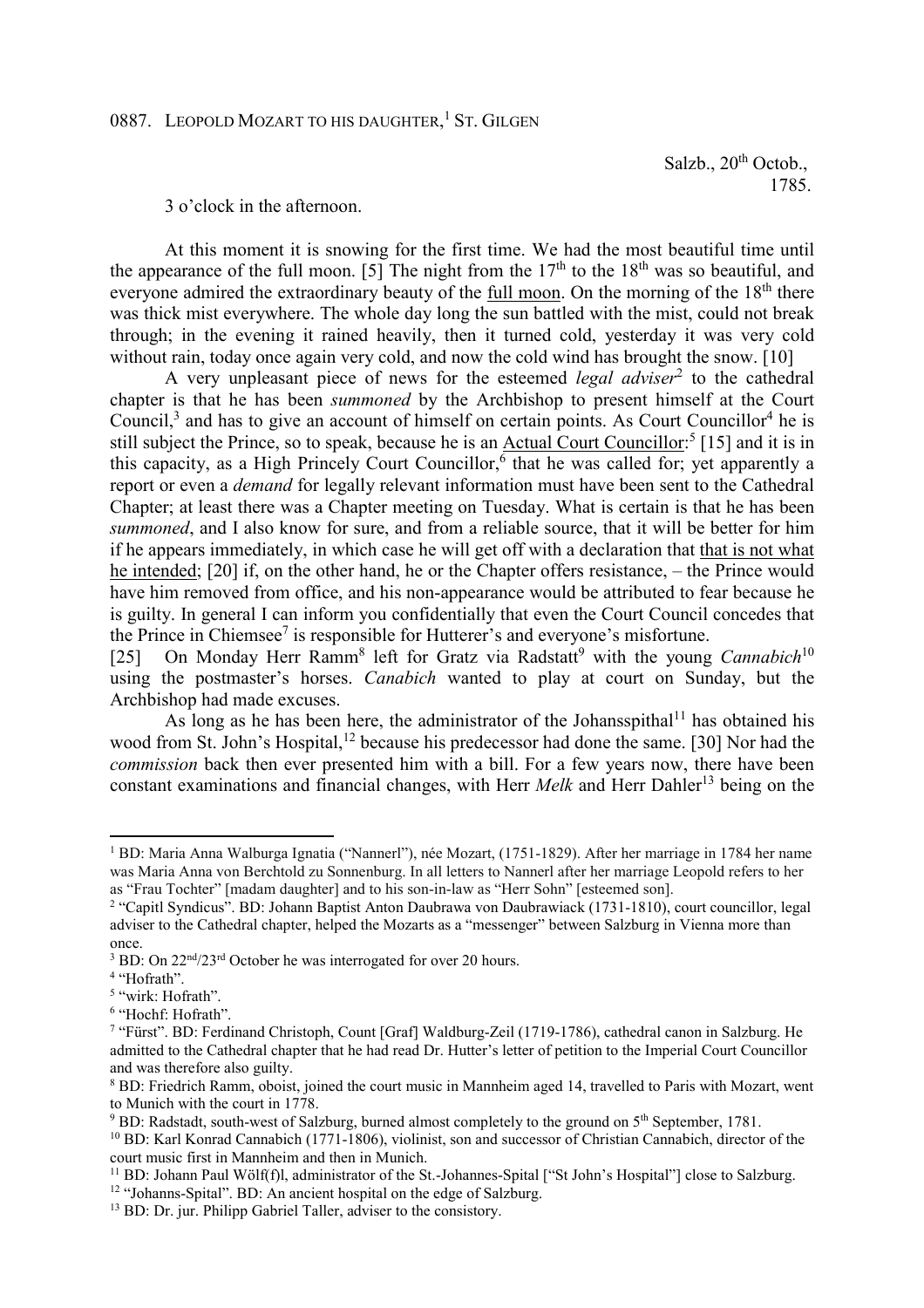*commission*. Herr Melk, because he had a lot to do as Cathedral Warden,<sup>14</sup> was always absent, and Herr Dahler has succeeded in steering things in such a way that the administrator is required to pay back 600 florins to the Johanns-Spital [35] because, according to the letter of the *regulations*, he is not entitled to make use of the hospital's wood. *N.B*. that is the work of Herr Dahler, who called on the administrator daily to gorge, guzzle and sponge; of which we ourselves are witnesses.

## The  $21^{st}$ .

[40] This morning the child,<sup>15</sup> who is in good health, praise God, made his way over to a warm room. With Nandl<sup>16</sup> there are all kinds of complications due to a servant's *capriciousness* which, with a certain calmness and in the manner familiar to you, I pretend not to understand, and proceed with the business in the straightforward way; none of which is worth recording here in detail; [45] – now everything is right and proper, and comfortable. – My error is simply that I have enough intelligence of my own, and do not find it necessary to ask the prudent servant for advice.

From the Archbishop I received the order to write to the organ builder Schmid, $17$ asking if he is perhaps still inclined to come here as organ builder; [50] there had supposedly been no response by the High Prince during the time since his letter of petition because he had declared that he was busy until Michaelmas with the organs in hand. – A clever mouse finds a hole anywhere. We have to wait and see how Herr Schmid replies. I have done my best! –

Since you have learned that cold and damp did the damage to your *fortepiano*, – [55] you would now know how to take preventive measures yourselves. Since Egedacher<sup>18</sup> has no longer been attending court for the last 3 weeks because his mother is receiving neither salary nor a gratuitous payment, the Archbishop finds himself in a predicament. – The messenger is just arriving. – In the morning it was quite fine, but in the afternoon it has been snowing very heavily. My thanks to you for the fish; [60] smoked fish is most definitely what I like. You were also in the forestry inspection;<sup>19</sup> you were *treated* well; but where was it? – – there is not a word about that. The reason why I have kept the bag anyway is for when I might have something to send out to you. – you hope that I have received the planks. From whom?  $- I$ have seen nothing of them. Heaven knows where they are. No such dog's  $v$ - $-va$  [65] has arrived here; the barrel and everything else would still be lying here but for the fact that Tresel ran up and down through half the town to get hold of someone.

Your husband is of course correct in saying that he would not get anyone else if he had one locked away,<sup>20</sup> because no one wants to come out into the country. That is why one simply must not demand servants without faults. [70] I have not seen the Hubers' Nannerl<sup>21</sup> for a long time now, it must be because she is not well; the last time she called on me here, she had a swollen, bandaged face and hoped to get better so as to be able to come out to you: I foresee, however, that she will not be able to come out on foot unless she finds out some opportunity of getting out, such as with a farmer's cart like the one the messenger

l

<sup>14</sup> "domcustos".

<sup>15</sup> BD: Maria Anna Pietschner (1732-1805), Leopold's servant girl ("child nurse").

<sup>&</sup>lt;sup>16</sup> BD: Nannerl's son Leopold (born in Salzburg on  $27<sup>th</sup>$  July, 1785) had remained with Leopold since the birth; Nannerl returned to St. Gilgen at the beginning of September.

<sup>&</sup>lt;sup>17</sup> BD: Johann Evangelist Schmid (1757-1804), worked in Salzburg from 1786 to 1803 as the successor to "old" Egedacher; he had previously learned in Rottweil and worked in Vienna, Hungary, Bohemia, Saxony and Augsburg.

<sup>&</sup>lt;sup>18</sup> BD: Johann Rochus Egedacher, cathedral vicar, son of the "old man", as the court organ builder was often called.

<sup>&</sup>lt;sup>19</sup> BD: The forests were also one of her husband's responsibilities.

 $20$  BD: Cf. No. 0885/84 ff. on punishing servants.

<sup>21</sup> BD: (Maria) Anna Huber, daughter of a Salzburg antechamber servant.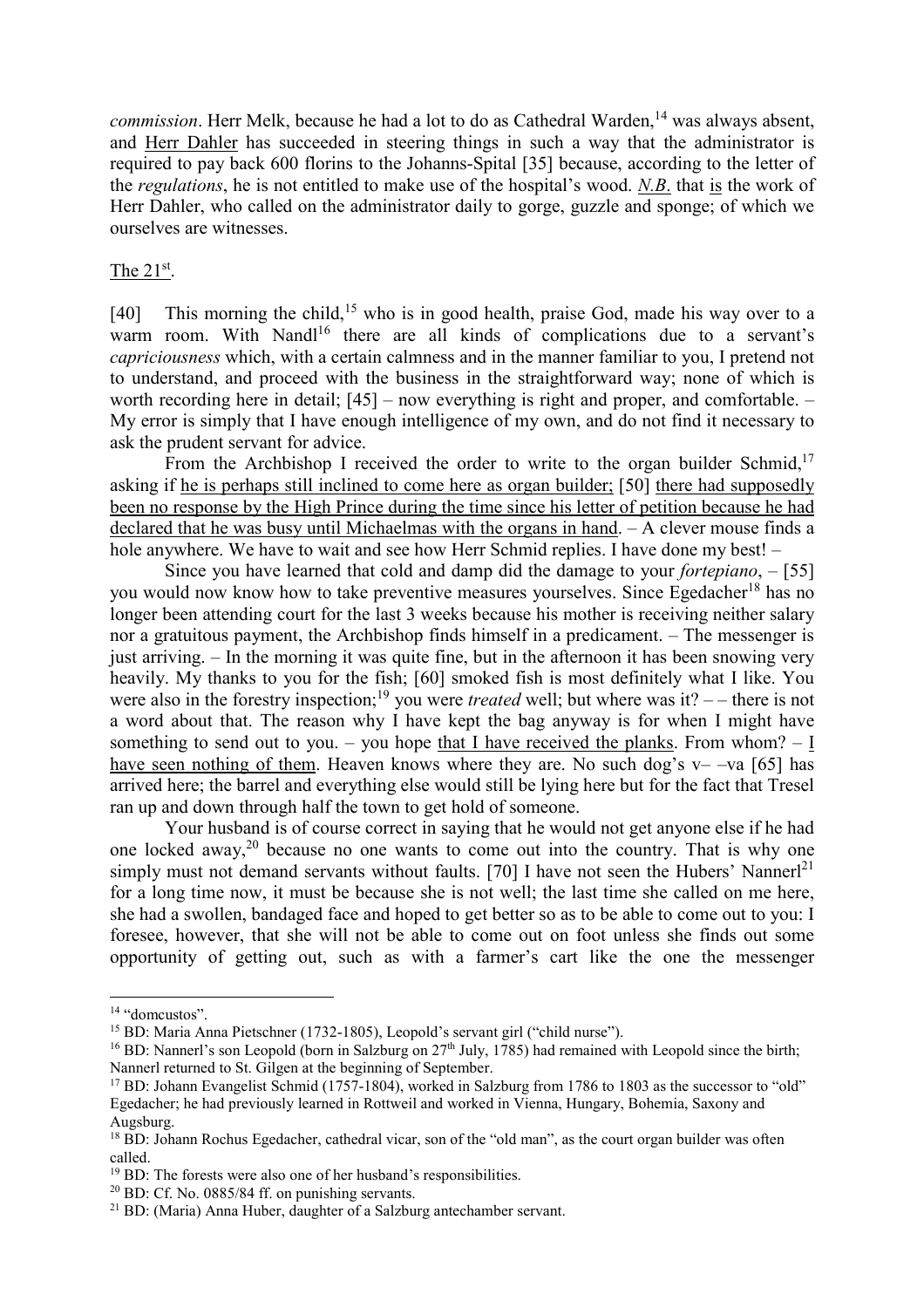occasionally loaded his things onto, or even climb on herself. – I am glad to hear that you have recovered somewhat. – the castoreum it is only if the womb rises or presses, as they say, but this is only a way of speaking, for the womb cannot rise, and it would take too long to explain this theoretically here. It is essential that you get exercise. [80] I suspect you will soon be pregnant again, because your first postpartum menstrual period only lasted 3 days: I will write to you with the rest soon.  $-$  I will hear or see if Herr Reitter<sup>22</sup> comes here soon, or whether he writes to me. At the Wallners<sup>23</sup> he had board and lodging, and 5 florins per month, although he only had one boy. No one will take less, since he has 3. [85] The Hagenauers' Tresel $^{24}$  has often sent someone to enquire about the fans and has not yet succeeded in getting the finished objects. Little Leopoldl,<sup>25</sup> along with Nandl, kisses your hand for the little coat: we will get hold of everything. Although Marchand's Gredl<sup>26</sup> played and sang in the *operetta* to the greatest applause, there is in fact no hope for her in Munich, because *August* Wendling<sup>27</sup> is now Count *Seeau's*<sup>28</sup> lover etc. etc. [90] In all his letters Herr Marchand sends many *compliments* to you both from all in his household. – Since Herr Ek,<sup>29</sup> whom the Archbishop would have liked to have here, is on his travels for a year, Count Spaur<sup>30</sup> has now written to Hampl.<sup>31</sup> But Ramm said to me that they cannot get him either, because there would then be no *concert* violinist at all in Munich, since they are all travelling somewhere. – [95] Did the messenger bring the little shoes for  $Carl<sup>32</sup>$  with him? – the shoemaker had lost the measurements. If they are too small, one should send them back along with the measurements. – But if they are right? – they cost 36 kreuzers<sup>33</sup> – at the moment I do not see how I could possibly travel out to you: – the weather would have to improve first. – Now I believe I have answered every point one after the other, only higgledy-piggledy. – [100]

A *commission* sent by the Cathedral Chapter has called on the Archbishop: – Count Dietrichstein,<sup>34</sup> Prince Salm,<sup>35</sup> and <u>Arco</u>.<sup>36</sup> – the general opinion is that the esteemed Chapter *Legal Officer* will have received a decree from the Chapter today saying he should present himself to the Court Council. – Otherwise, they say, the Archbishop would remove him from office and have him locked in the castle. – [105] I have long known that the Archbishop hates

l

<sup>32</sup> BD: Nannerl's youngest stepson.

<sup>&</sup>lt;sup>22</sup> BD: He was meant to come to St. Gilgen as tutor to Nannerl's three youngest stepsons, cf. No. 0885/107.

<sup>23</sup> BD: Jakob Wallner, Secretary to the Salzburg Parliament of the Estates [Salzburger Landschaft], Royal War Advisor and captain.

<sup>&</sup>lt;sup>24</sup> BD: Maria Theresia Hagenauer (1740-1820), the eldest daughter of Johann Lorenz Hagenauer.

<sup>&</sup>lt;sup>25</sup> BD: Nannerl's son Leopold (born in Salzburg on  $27<sup>th</sup>$  July, 1785) was to remain with Leopold from his birth until his grandfather's death in May, 1787; Nannerl returned to St. Gilgen at the beginning of September. <sup>26</sup> BD: Maria Margarethe ("Gretl"), daughter of Munich theatre director Theobald Marchand. She had studied

with Leopold for two years.

<sup>&</sup>lt;sup>27</sup> BD: Elisabeth Augusta Wendling, daughter of the flautist Johann Baptist Wendling and his wife Dorothea. <sup>28</sup> "Gr: Seeau". BD: Josef Anton, Count [Graf] Seeau († 1799), from 1753 supervisor of the Palace Theatre [Residenztheater] in Munich. One of his relatives, Ferdinand, Count [Graf] Seeau, († 1768) was Senior Stable Master [Oberstallmeister] in Salzburg. Cf. No. 0300/11.

<sup>29</sup> BD: Johann Friedrich Eck (1766-c.1820), violinist, son of Georg Eck.

<sup>30</sup> BD: Friedrich Franz Joseph, Count [Graf] Spaur (1756-1821), cathedral canon in Salzburg, Brixen and Passau. Allegedly founder (under the aegis of Archbishop Hieronymus) and first chairman of the eclectic lodge "Zur Fürsicht" ["At the sign of Providence"] in Salzburg.

<sup>&</sup>lt;sup>31</sup> BD: The violinist Paul Josef Hampel, son of the clarinettist Thaddäus Hampel. Both had been members of the court music in Mannheim and moved to Munich with the court in 1778.

 $33\,60$  kreuzers = 1 florin.

<sup>34</sup> BD: Karl Hannibal, Count [Graf] Dietrichstein (1711-1794), Senior of the Cathedral Chapter, later President of the Royal Chamber.

<sup>35</sup> "Fürst". BD: Franz Xaver, Altgraf Salm-Reifferscheid (1749-1822), Cardinal, from 1783-1822 Prince-Bishop of Gurk; Imperial Prince [Reichsfürst].

<sup>36</sup> BD: Joseph Adam, Count [Graf] Arco (1733-1802), son of Georg Anton Felix, Count [Graf] Arco (1705-

<sup>1792),</sup> Imperial Prince, Imperial And Royal Privy Councillor, 1780-1802 Bishop of Seckau.